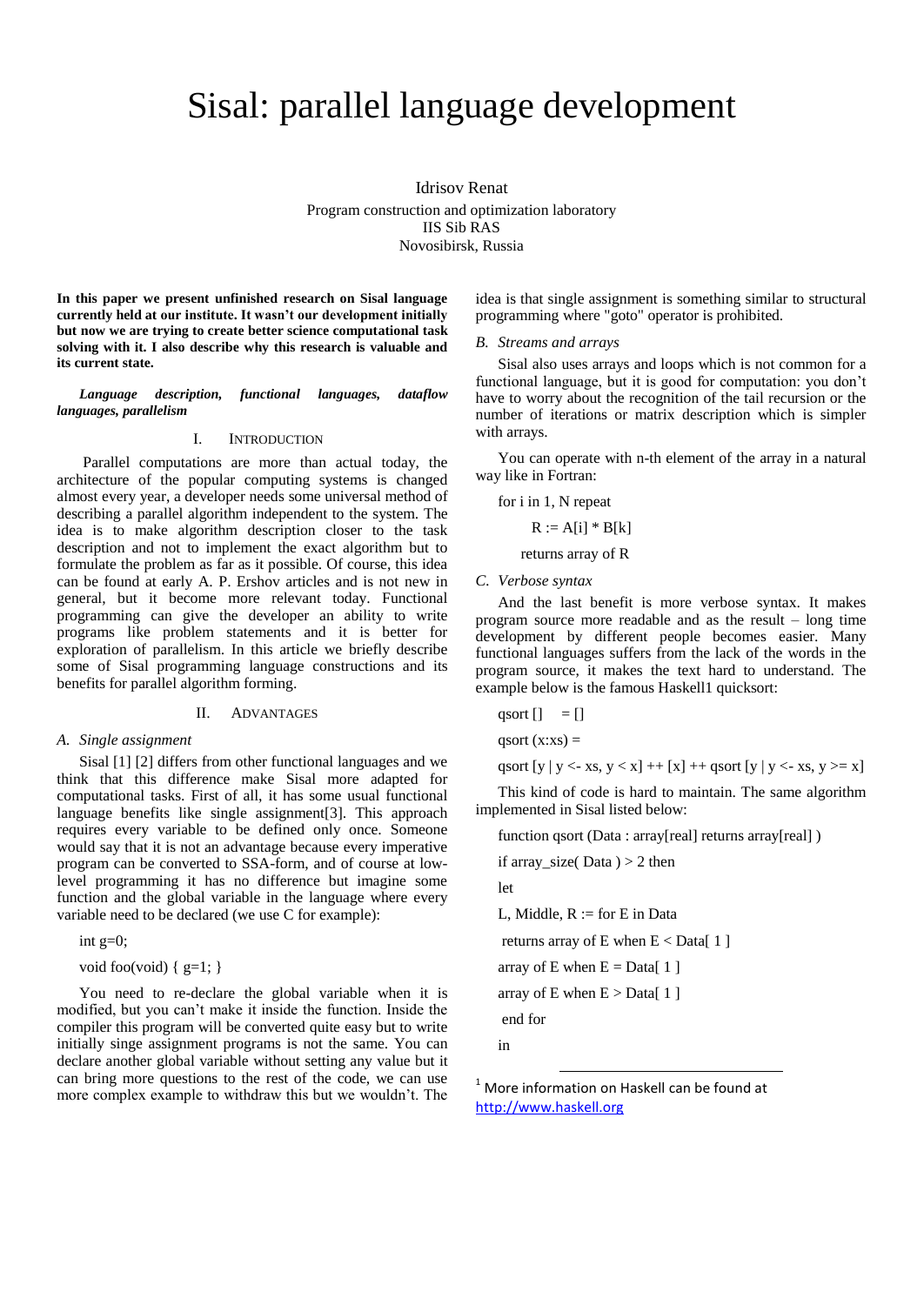qsort $(L)$ || Middle || qsort $(R)$ end let

else

Data

end if

end function

# III. LOOPS AND REDUCTIONS

In functional programming every statement is a function returning the value, the loops are the same. Reduction is used to determine the returning value of the loop. Keyword "returns" at the end of the loop is followed by the name of the reduction and its parameters. For example, if we need to summarize the elements in the array or the stream we use following construction of the loop:

function sum(A: array[real] returns real)

for r in A

returns sum of r

end for

end function

Of course, loop construction can be used without any function declaration. Sisal is pure functional, it has no side effects and any loop contains the reduction call, also user can implement his own reductions.

The reductions are good because its implementation can depend on target system. When the program is executed in single-threaded environment it can be performed sequentially, but when executed on multiple threads it can be performed in parallel. Similar idea can be found in modern library "Threading Building Blocks" by Intel2. This library allows usage of reduction mechanism in C++, but user can also use ordinary loops as well. In Sisal programs reductions can't be avoided.

In Sisal we have three kinds of loops: Post-conditional, preconditional and "for all" (operation is applied to the set). Reductions can be folding or generating (some aggregation function or an array generator). Conditional loops are sequential in general but reduction allows them to be pipelined easier "Fig. 1".

At this figure loops are divided into parts: Initialization, loop body, loop test, loop reduction (ret) and range generator, we think that the part names can briefly describe them, but if you need more information – please check Sisal language description [1] [2].

Using reductions matrix multiplication can be implemented meaningfully:

<sup>2</sup> More information can be found at <http://threadingbuildingblocks.org/>

-



Figure 1. "for all" and post-conditional (for repeat) pipelined structure

function multiply( A,B: array[array[real]]; M,N,L : integer returns array[array[real]] )

for i in 1, M cross j in 1, L

returns array of

for k in 1, N repeat  

$$
R := A[i,k] * B[k,j]
$$

returns sum of R

end for

end for

end function

Reduction can be always used in sequential style:

function multiply(A:array[array[real]]; B:array[array[real]]; N:integer

 returns array[array[real]]) for i in 1, N cross j in 1, N returns array of for initial  $s := 0.0;$  $k := 1$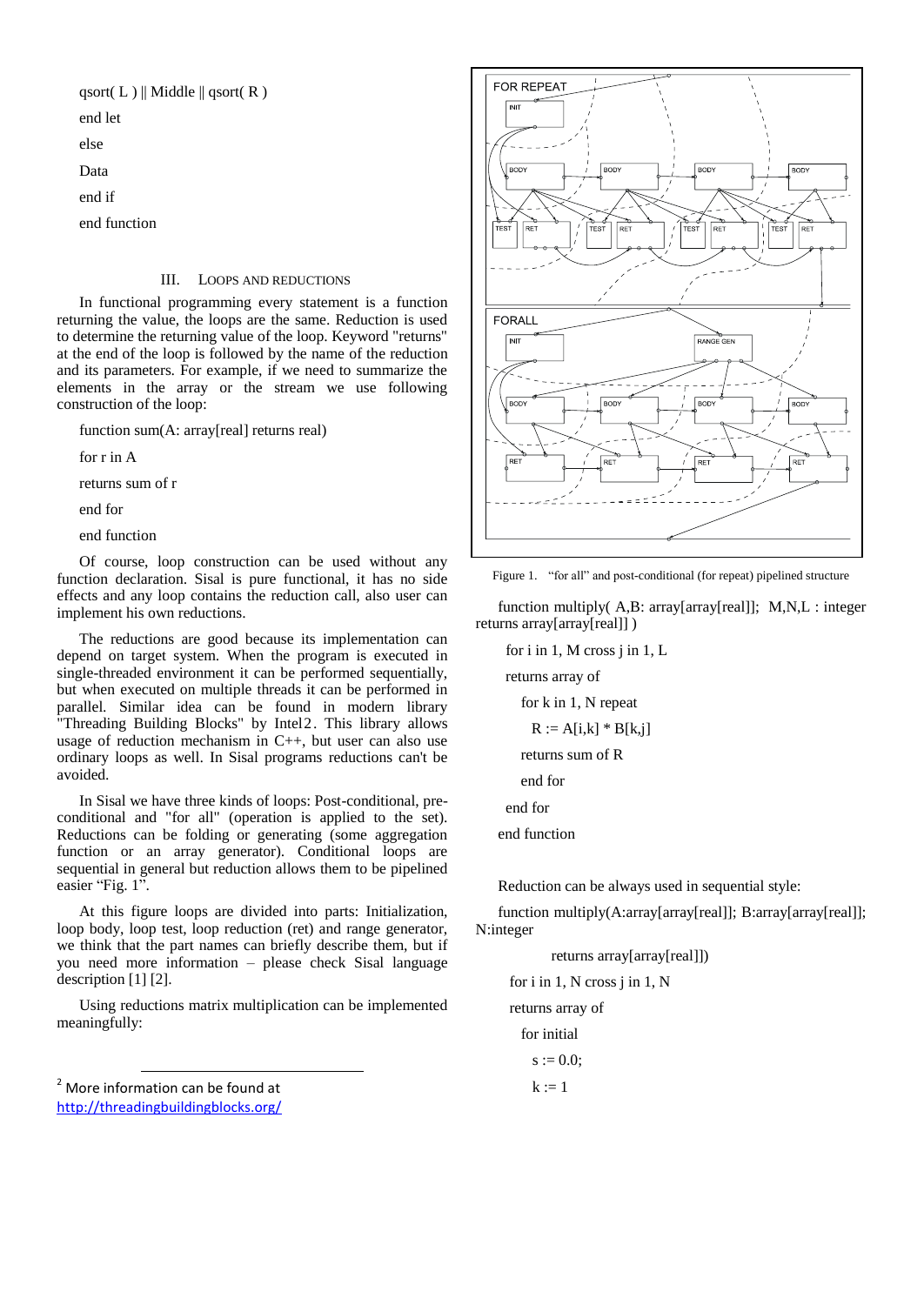while  $(k \le N)$ 

repeat

 $s := old s + A[i, old k] * B[old k, j];$ 

 $k :=$  old  $k + 1$ 

returns value of s

end for

end for

end function

But imperative languages doesn't have any reduction mechanism at all

# IV. ERROR HANDLING

Try-catch mechanism is more popular for error handling today but this approach has conflicts with parallel program execution. When the exception occurs all the execution streams must be stopped, pipeline flushed and so on. Also it is harder to keep program determinism in the case of the parallel execution and exception occurs. Check the following JAVA example:

try {

for (int i=0;i 
$$
a[i]=a[i]/((i+1)\%K);
$$
 }

} catch (Exception e) {

// display partial results stored in "a"

}

In this example loop iterations are independent and can be executed in parallel. Sequential execution will always give the same result (for the fixed values of N and K); the result will not depend on the executor properties as far as it remains to be sequential. While there is no dependence between the iterations, programming language semantics remains to be sequential and parallelism exploration can break this semantics or demand additional corrections to keep it. Interpreter or parallelizing compiler needs additional mechanism to differ between the data before and after the exception.

In Sisal language we have "always finished computations" semantics, which means that execution stream will not stop on any error and return resulting value even if the error occurs ("Fig. 2").

# V. RELATED WORKS

New parallel language development is not popular today; more popular is existing language extension (sometimes it is positioned as a separate language); such approach keeps sequential semantics problems, but considered as the fastest both for the developer and for the final application execution. In this section we will not observe such extensions as related.



Figure 2. Error value propagation in "always finished computations" semantics

#### *A. Pifagor*

This language is currently developed at Siberian Federal Institute [4]. The language is optimized to dataflow graph description; syntax is not easy to understand because it differs from common imperative and functional languages. For example, it has no infix operations, no loops. The following Pifagor function performs vector multiplication by scalar:

VecScalMult << funcdef Param

// Argument format:  $((x1, x2, : xn), y)$ , // where  $((x1, x2, : xn)$  is a vector, y – scalar { ((Param:1,(Param:2,Param:1:|):dup):#:[]:\*) >>return }

It is hard to compare Pifagor syntax and constructions with Sisal because they are completely different. Sisal has loops and arrays; we suppose it is better for science computational tasks. According to the articles of the Pifagor developers it is aimed on the list processing and the conception of unlimited parallelism scheduled as limited at runtime.

This project has compiler and interpreter used for scientific proposes: development of the new scheduling algorithms and parallel programming education.

# *B. F# from Microsoft*

We can't say that  $F#$  is the project in a same direction with Sisal, but Microsoft's developments in a functional paradigm can't be avoidable. As the complexity of the systems was increased the complexity of compiler grows and some features of the functional languages formerly considered as ineffective started to implement in imperative languages.

At one hand: F# is functional ML-family language; functional paradigm suits better for parallel computations. At the other: it has an ability to create any mutable indexes, nonfunctional calls or dependencies, external .NET objects and operations. It can't be considered as single assignment or parallel; it is hybrid, you can write implicitly parallel and sequential programs both. Multithreaded programming on F# is quite similar to C# or C programming.